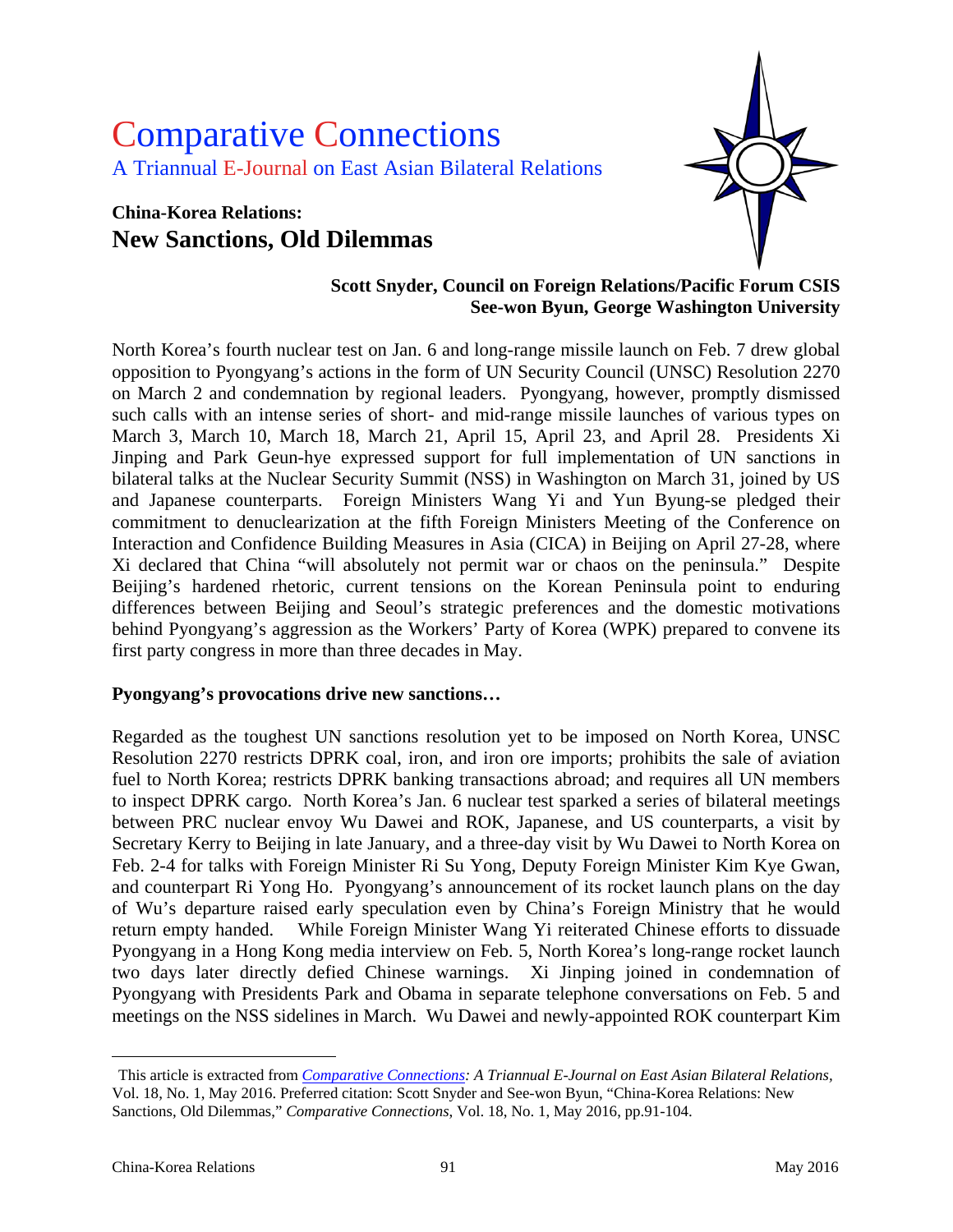Hong-kyun met on March 18 and April 22 against the backdrop of a flurry of North Korean launches in defiance of new sanctions and diplomatic pressure.

The UNSC's adoption of Resolution 2270 has shifted international attention to China's implementation of new UN sanctions. Some South Korean sources reported positive developments within weeks of the resolution, including an expansion of Customs personnel inspecting DPRK cargo, a central directive on local enforcement of a ban on the entry of blacklisted vessels, the implementation of a blacklist of 16 North Korean individuals by Beijing immigration authorities, and the suspension of activities of North Korean financial institutions. As part of efforts to monitor the enforcement of new sanctions, ROK Ambassador to Beijing Kim Jang-soo paid a three-day visit to Chinese border cities Dandong and Hunchun on April 13- 15 to inspect Chinese Customs agencies and South Korean businesses.

On the other hand, the PRC Foreign Ministry spokesperson on March 23 flatly refuted "invented stories" in the Japanese media about Chinese implementation of a blanket ban on DPRK vessels. The PRC Foreign Ministry on Feb. 22 similarly denied South Korean media reports of the Industrial and Commercial Bank of China's freezing of North Korean bank accounts in Dandong. Other South Korean reports on March 8 revealed continued unauthorized operations of North Korean financial entities in such centers of China-DPRK trade as Dandong, as the North has developed ways to evade efforts of Chinese regulators. In response to media reports of the freezing of North Korean accounts by Chinese banks in border regions, the ROK Unification Ministry spokesperson on Feb. 22 noted the North's tendency to "directly deliver cash or use borrowed-name bank accounts." A UN report of the Panel of Experts established under UNSC resolution 1718, issued on March 7, revealed systemic weaknesses in its past record of implementing sanctions on North Korea, including measures that had been specified in prior UN resolutions. However, the limits on China's cooperation to sanction North Korea are clearest outside the UN framework: in its opposition to Seoul and Washington's imposition of unilateral sanctions measures and China's rejection of a South Korean proposal on March 18 for threeparty talks with the United States on implementing UN sanctions.

#### **…and old dilemmas for China and South Korea**

Despite Beijing's pledges of "full" implementation of UNSCR 2270, mounting regional tensions over North Korea reveal two enduring differences between Beijing and Seoul. First, the two sides remain divided over their strategic priorities on the Korean Peninsula. During annual China-ROK defense consultations in Seoul on Jan. 15, Rear. Adm. Guan Youfei, foreign affairs director at the Defense Ministry, reiterated Beijing's basic three principles of denuclearization, stability, and dialogue on the Peninsula. South Korean counterparts, however, continue to raise criticism over what they perceive as Beijing's prioritization of stability over denuclearization, and dialogue over sanctions and pressure.

A second related difference is over the short- versus long-term tools for managing Korean security. While ROK officials have sought coordinated pressure on Pyongyang, as China's Foreign Ministry stated after Seoul and Washington's imposition of unilateral sanctions in March, "China opposes any country's unilateral sanctions" that undermine its "legitimate interests." Foreign Minister Wang Yi at the annual session of China's National People's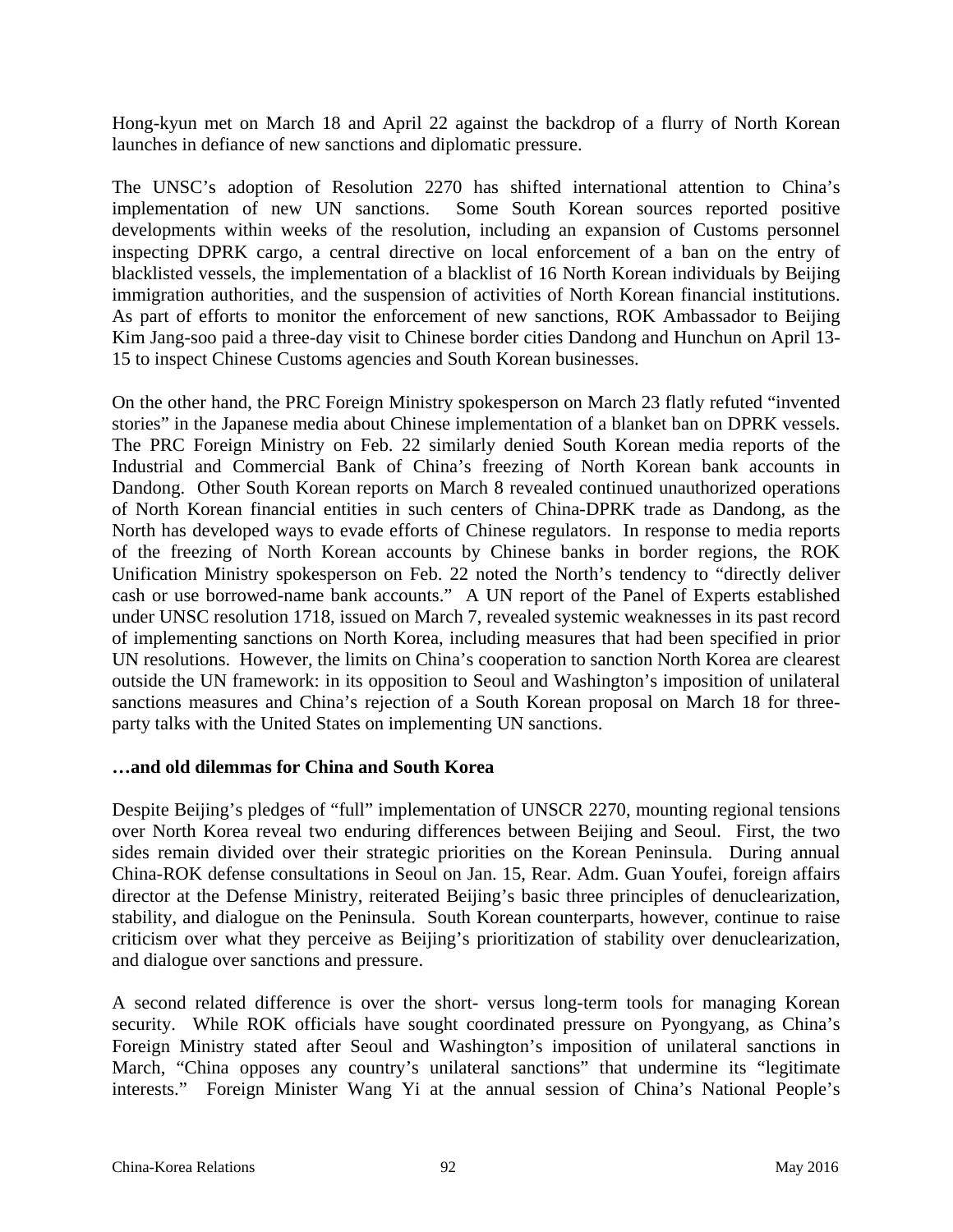Congress (NPC) on March 8 pledged an "unwavering commitment" to denuclearization, but noted that "blind faith in sanctions and pressure, in fact, is not responsible for the future of the Korean Peninsula. Disagreement over sanctions has been evident since Park Geun-hye, in her Jan. 13 New Year's press conference, called on Beijing to take "necessary measures" to prevent further North Korean nuclear tests. Park's comments were particularly pointed, possibly reflecting frustration with her failure to speak directly with Xi Jinping in the days following North Korea's fourth nuclear test. Following talks between nuclear envoys on Jan. 14, ROK Foreign Ministry officials projected a "tactical delay" in China's review of the draft UNSC resolution. A *Global Times* editorial on Jan. 15 argued that stronger sanctions "will not work." Chinese opposition to harsh punishment emerged during US Secretary of State John Kerry's meeting with Wang Yi later that month, after which Seoul's presidential spokesman urged China to play a "constructive" role and the US State Department called for China's "unique leadership" on North Korea. Amid such pressure for tougher action, China's Foreign Ministry spokesperson on Feb. 5 stated that "we have a different definition of more serious measures."

Beijing has proposed parallel peace treaty and denuclearization talks as a way of jump-starting diplomacy to address Korean security, favoring a longstanding demand by Pyongyang that Seoul and Washington have rejected in the absence of North Korean willingness to discuss denuclearization. Since raising the possibility on Feb. 18, Foreign Minister Wang has promoted the "parallel track" proposal as an "equitable, reasonable and workable solution" to North Korea's "rational concerns." On March 8, he indicated China's openness to "three-party, fourparty, or even five-party contacts." Following President Park's proposal on Jan. 22 for a fiveparty meeting without Pyongyang that would be centered on denuclearization, however, China's Foreign Ministry promptly pushed for the long-stalled six-party dialogue as the "fundamental way to resolve the Korean nuclear issue." Beijing did not offer a decisive response to Seoul's proposal of three-way talks with Washington on implementing new UN sanctions, raised during nuclear envoy Kim Hong-kyun's meeting with Wu Dawei on March 18, days before the initiation of US-ROK high-level talks on sanctions implementation.

Finally, Beijing has coupled its toughened rhetoric against Pyongyang with a consistent emphasis on North Korea's own legitimate security concerns. At the opening of China's NPC session on March 4, NPC spokesperson Fu Ying firmly opposed North Korea's nuclear buildup but also called for other parties to address the North's security concerns. Foreign Minister Wang Yi on March 8 further claimed that "China and North Korea enjoy a normal state-to-state relationship with a deep tradition of friendship…If the country seeks development and security, we will be prepared to help."

#### **China reacts to US-ROK cooperation on North Korea**

Recent events have prompted a stronger Chinese reaction not only to DPRK aggression but also US-ROK alliance cooperation, revealing differences in perceptions of regional security threats. US-ROK responses to North Korea's military threats – including initiation of formal talks on Terminal High Altitude Area Defense (THAAD) on March 4, new high-level talks on sanctions implementation on March 21, and what the ROK Defense Ministry called annual military exercises of "the largest scale ever" from March 7 – reignited Chinese concerns over the implications for its strategic interests. As the Foreign Ministry stated after telephone talks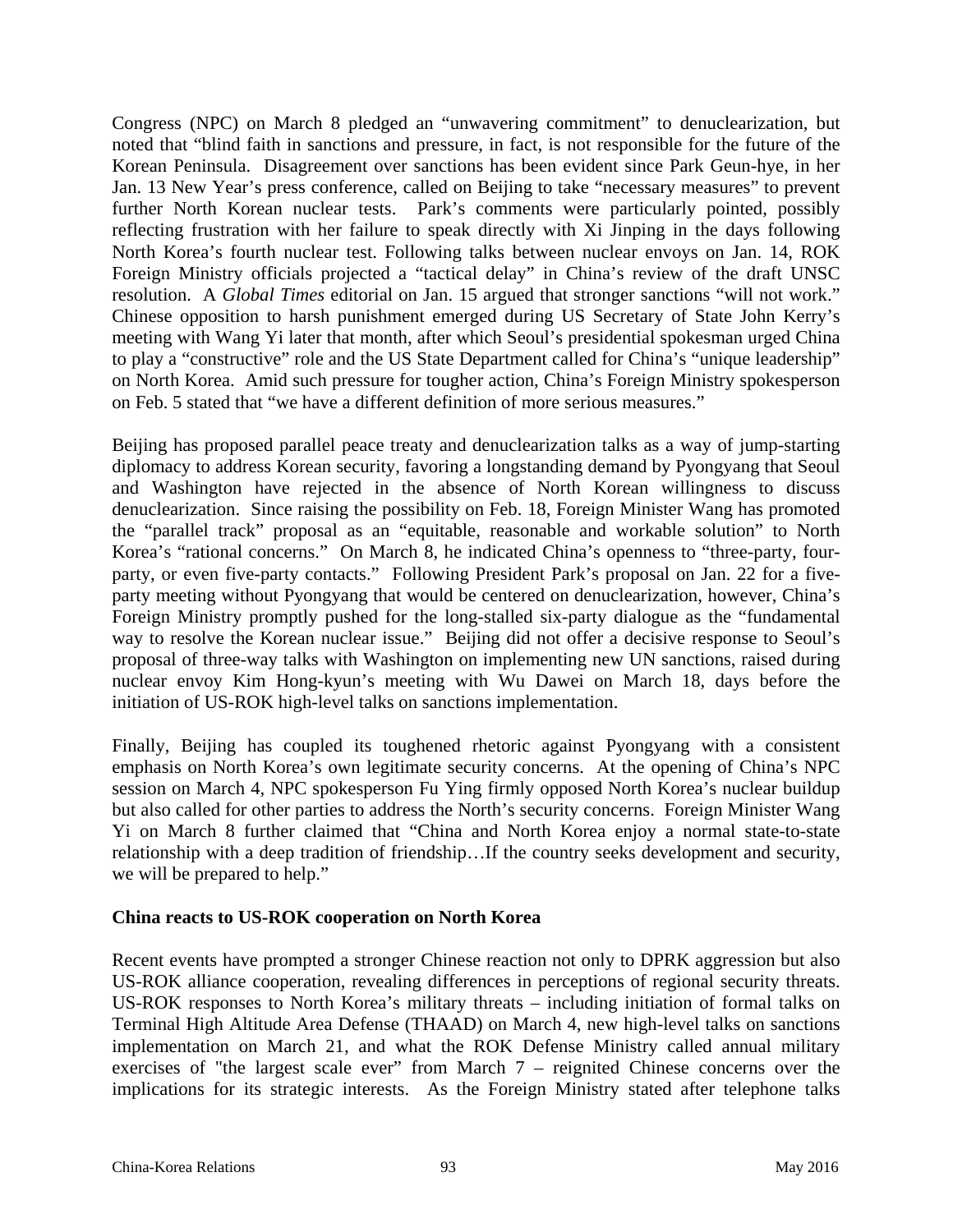between Foreign Minister Wang Yi and Secretary of State Kerry on March 9, China's "reasonable and legitimate security rights and interests should not be undermined."

Beijing has continuously opposed US offers of technical talks on THAAD aimed to reassure Beijing on its defensive aims against North Korea, insisting there is nothing "technical" about such talks. After US Undersecretary of State for Arms Control and International Security Rose Gottemoeller raised the proposal on March 23, China's Foreign Ministry stated that "the THAAD issue is not a technical one.… While pursuing one's own security interests, one should take into consideration the others' security interests." China's Foreign Ministry on March 30 explicitly referred to the THAAD issue as "a strategic one related to peace and stability in Northeast Asia" that would "go far beyond the actual defense requirement of the Korean Peninsula and will cause a direct impact on China's strategic and security interests." Foreign Minister Wang Yi reiterated China's "fair concern" over THAAD with Russian support on April 29, after meeting counterpart Sergey Lavrov in Beijing.

China-ROK frictions over THAAD may put at risk progress in bilateral trust building that Presidents Xi and Park have prioritized since 2013. A Sejong Institute report in January raised concerns over perceived Chinese threats of economic retaliation should South Korea consent to THAAD deployment, pointing to growing Chinese mistrust of South Korea over the course of the North Korean nuclear standoff. China's *Global Times* noted the negative repercussions of THAAD on mutual strategic trust, warning that "South Korea should avoid using the THAAD missile system as leverage against China." The THAAD debate also appeared to exacerbate frictions about overlapping Chinese and South Korean air defense identification zones when two Chinese military jets reportedly entered the South Korean zone, according to the Joint Chiefs of Staff on Feb. 2. Tensions stemming from THAAD may also threaten new security initiatives such as bilateral maritime demarcation talks most recently held in Beijing on April 22 as a follow-up to a new round of vice-ministerial talks on EEZs in Seoul last December.

#### **Economic stagnation challenges China-ROK post-FTA partnership**

China-ROK efforts to advance the bilateral free trade agreement (FTA) since it went into effect last December have continued despite tensions arising from the North Korean nuclear issue. FTA implementation, cooperation in key sectors such as autos and high-technology, and joint development projects overseas were three priorities emerging from ROK Trade Minister Joo Hyung-hwan's four-day visit to China on March 16-19 for talks with PRC counterpart Gao Hucheng, China's minister of information technology, and Asian Infrastructure Investment Bank (AIIB) President Jin Liqun. China and South Korea agreed to extend the RMB-Won currency swap deal on April 11, in talks between People's Bank of China Governor Zhou Xiaochuan and Seoul's new Finance Minister Yoo Il-ho on the sidelines of the Inter-American Development Bank annual meeting in the Bahamas. PRC Vice Commerce Minister Gao Yan and ROK counterpart Cho Tae-yul led the Joint Economic Committee session in Seoul on April 20, the key bilateral mechanism for economic cooperation initiated in 1993. Under the new China-ROK FTA, the Technical Barriers to Trade Committee of 14 trade-related bodies held inaugural talks in Beijing on March 16 on removing nontariff barriers to trade, which Finance Minister Yoo identified as an "excessive" obstacle to South Korean exports to China in sectors such as food and cosmetics. The sale of South Korean rice imports in Beijing from April, following an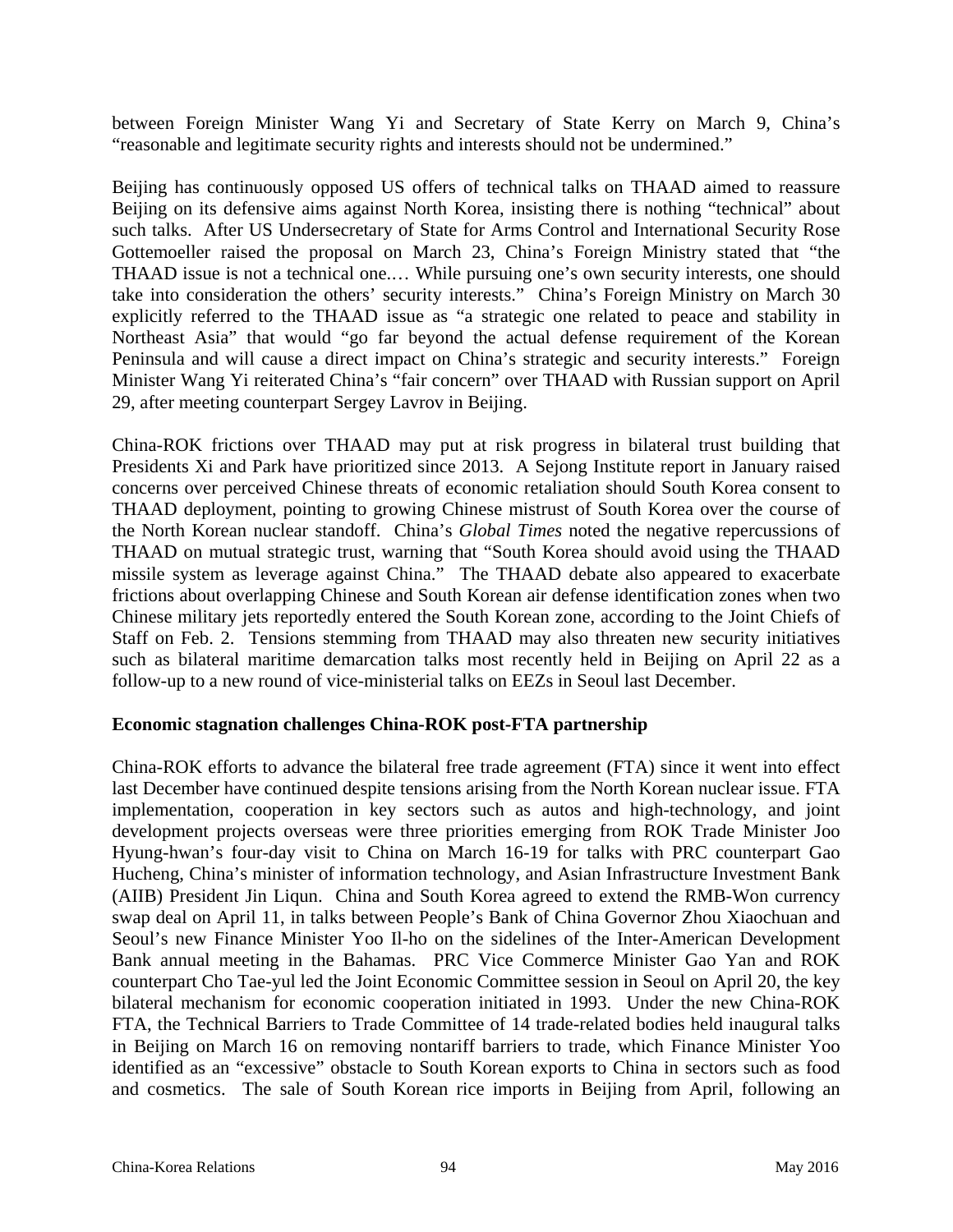agreement during the Xi-Park summit in September of 2015 to lift Chinese quarantine regulations on Korean rice, was a major development in Seoul's decade-long push for opening up China's agricultural sector.

China's weakest growth in 25 years during 2015 has raised South Korean concerns over the implications of an economic slowdown in its biggest export destination. Korea International Trade Association (KITA) data in April indicated an annual 15.7 percent decline in ROK exports to China in the first quarter of 2016 to \$28.5 billion, the largest decline in exports since the global financial crisis in 2009. In 2015, ROK exports to China fell by an annual 5.6 percent to \$137.1 billion. Finance Minister Yoo in a policy meeting in Seoul in January proposed "preemptive" measures against the "risks stemming from China," and in his keynote speech at China's Boao Forum in Hainan on March 24 called for regional efforts to promote sustainable growth amid growing uncertainties. Bank of Korea chief Lee Ju-yeol in January linked South Korea's domestic economic challenges to China's slowdown, cautioning against a new global recession triggered by slowing Chinese growth. A Hyundai Research Institute study in April claimed that China's economic decline could impose a bigger cost on South Korea compared to other economies given its relatively heavy dependence on China, associating a 0.5 percent drop in South Korea's growth rate to a 1 percent drop in China's growth rate. While the Korea Institute for International Economic Policy in March suggested that exports to China are unlikely to recover in the near term, Seoul's export strategy remains focused on the Chinese consumer goods market.

South Korean assessments are pessimistic over the long-term implications of structural shifts in the China-ROK economic relationship. The Bank of Korea reported a narrowing gap in China and South Korea's global competitiveness in 2005-2013, as well as a decline in the growth of South Korean competitiveness in China's market in 2010-2013. A January report projected that half the global smartphone market would be taken by Chinese competitors like Huawei, Xiaomi, and Lenovo, which accounted for a combined share of almost 40 percent compared to 24.8 percent and 17.5 percent shares for Samsung Electronics and Apple. Chinese smartphones have also pushed into South Korea's domestic market recently with cheaper, quality alternatives.

#### **Emerging areas of cooperation: Chinese outward investment and culture**

The ROK government, meanwhile, is eyeing a major role in China-led regional investment as an AIIB member with the fifth-biggest share of voting rights (3.81 percent). Korea Development Bank president Hong Ky-ttack was named among the AIIB's five vice presidents in February, to serve as the chief risk officer according to the ROK Finance Ministry. Finance Minister Yoo Ilho attended the AIIB's inauguration in January and held bilateral meetings with PRC counterpart Lou Jiwei and AIIB President Jin Liqun in Beijing. In his opening address on January 16, Yoo affirmed that "the foremost purpose of the AIIB is to promote economic growth in the Asian region by supporting infrastructure investment." Although President Xi presented the bank as a "truly international, rules-based, high-standard" lender, South Korean concerns remain over transparency and geopolitical implications stemming from AIIB. The extent to which the AIIB will really follow international standards or the traditional state-led model of the China Development Bank appears to be a subject of debate even within China's own Finance Ministry. South Korea's Foreign Ministry in March reiterated its commitment to President Park's Eurasia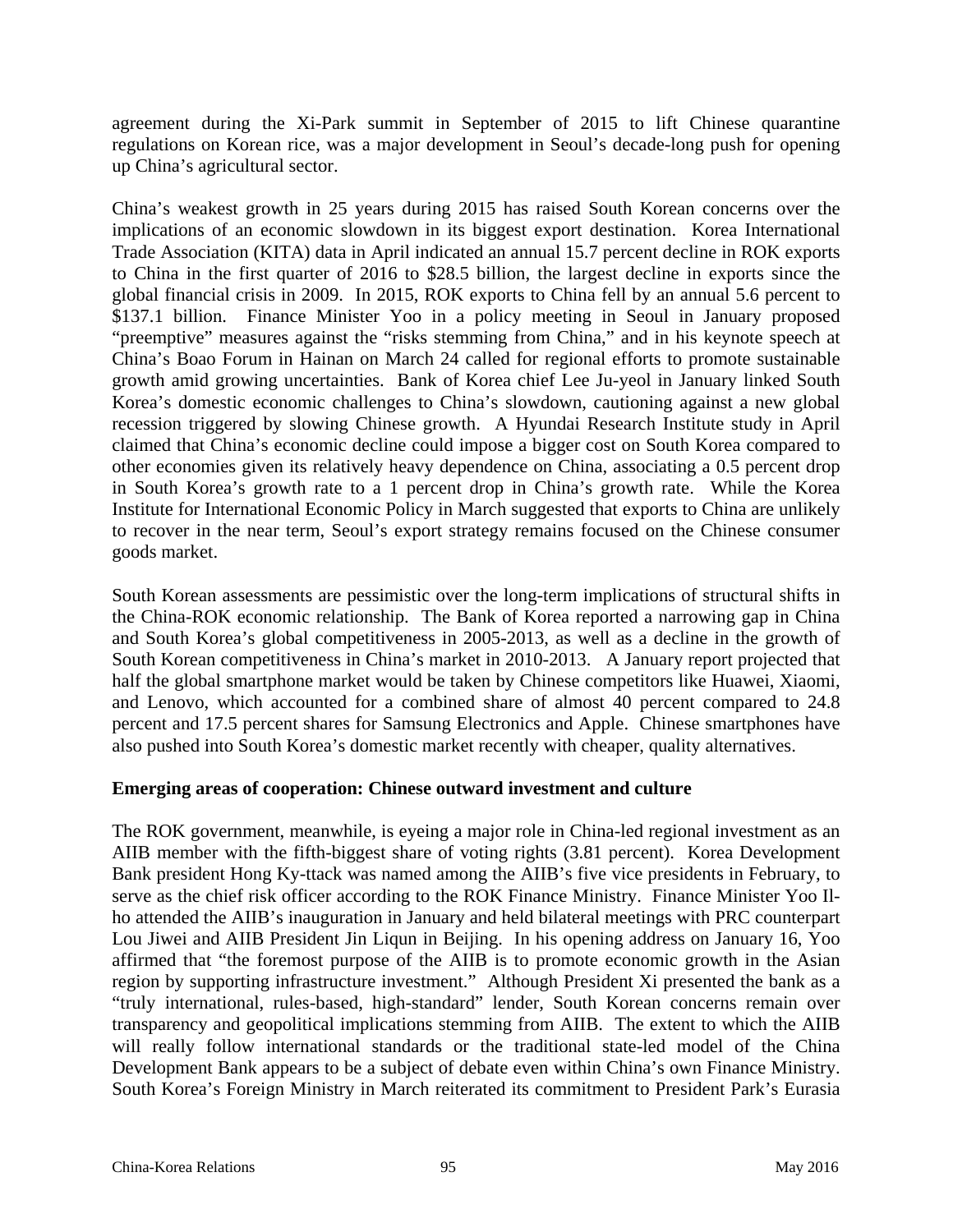Initiative, which she has promoted as a potential complement to the AIIB-supported One Belt, One Road. But skepticism has grown over this initiative since Seoul's suspension of a trilateral logistics partnership with North Korea and Russia on March 7 as part of recent unilateral sanctions on the North.

One emerging trend in China-ROK bilateral investment is the growth of Chinese investment focused on South Korea's financial service and entertainment sectors. Chinese firms secured 33 corporate M&A deals with South Korean partners last year, triple the number in 2014 according to KITA, with the value of such deals more than doubling to \$1.93 billion, or about 70 percent of Chinese takeovers reported since 2006. While manufacturing firms accounted for 52 percent of Korean companies bought by Chinese counterparts from 2006 to 2014, entertainment and financial service businesses represented 73 percent last year. In March, China replaced the United States as the biggest foreign investor in South Korean bonds, owning about \$14.9 billion worth of bonds by the end of February according to the Korea Exchange.

The expansion of China's own entertainment industry and South Korea's stagnant domestic market has pushed the "Korean wave" into a new phase funded increasingly by China, boosting ROK cultural exports, Chinese investment, and joint production. Partnerships with Chinese sponsors are a massive source of revenue for South Korean producers like *SBS*, which in January denied rumors that variety show "Running Man" and its localized Chinese version accounted for more than half its 2015 earnings, and *KBS*, whose drama "Descendants of the Sun" has depended on 5 billion Won in limited strings-attached funding by Chinese video platform iQiyi. South Korea's *EBS* on April 18 announced a \$5.9 million co-production deal with *Hunan TV*'s Golden Eagle Documentary Channel, while the Korean Culture and Information Service in March launched China's first Korean-language education program, a joint production with *People's Daily Online* to be broadcast by *China Education Television* from October. Such trends, however, have also raised South Korean public criticism over the "defection" of TV producers from major networks, as well as China's new regulations on online publishing by foreign firms released in February, seen as an effort to strengthen censorship rather than internet security. Chinese investment in South Korea's entertainment industry over the past five years amounted to \$2.5 billion according to a January report from South Korea's Small and Medium Business Administration. There has reportedly been a major shift from previous practices of Memoranda of Understanding (MoU) rather than direct investment, while raising new concerns over China's control over Korean cultural content in the long run.

The 2016 "Visit Korea Year" has catalyzed government and private efforts to promote Chinese tourism this year, during which the ROK Culture Ministry aims to attract 8 million visitors. Culture Minister Kim Jong-deok hosted the opening ceremony on January in Beijing, where he outlined such measures as visa fee waivers for group travelers, six new air routes launched from February, and specialized tour packages, largely targeted at China's growing middle-income class. As part of its public diplomacy campaign, the ROK Embassy in Beijing in March assigned more than 100 Chinese bloggers to the promotion of people-to-people ties online through *Weibo*. The South Korean Ministry of Justice is preparing to receive 8,000 Chinese from healthcare company Zhongmai Group in May, the biggest tour group ever to enter the country. Thousands of Chinese employees have already flocked to South Korea on company incentive trips, including 1,600 from a health equipment maker in January, 6,000 from Aolan International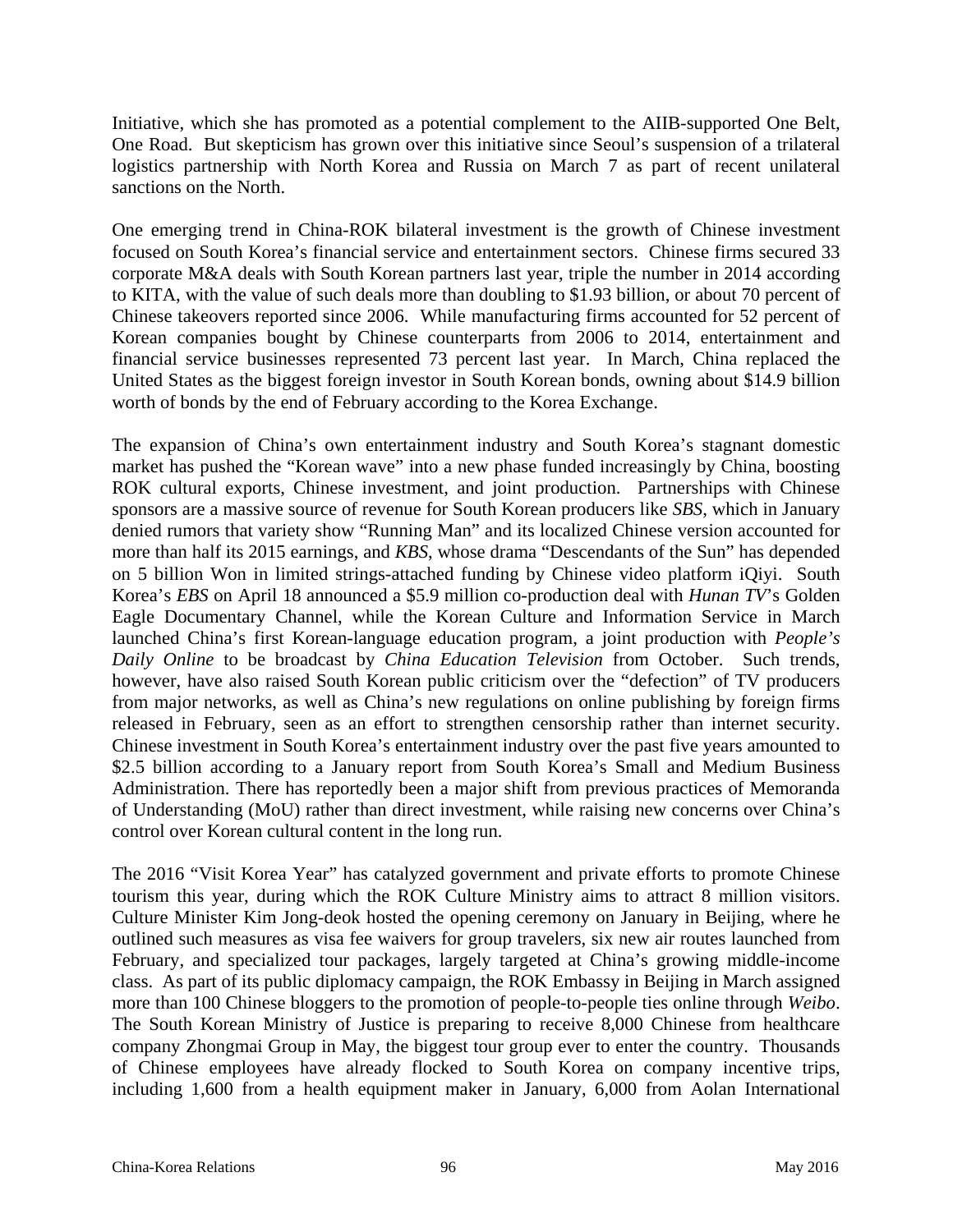Beauty Group in March, and 4,200 from a Shanghai-based financial group in April. The surge in Chinese travelers has enabled South Korean retailers to recover from the impact of Middle East Respiratory Syndrome (MERS) last summer, driving a jump in sales to Chinese customers by at least 50 percent in January-March. China-ROK tourism cooperation has also included local partnerships such as a pact between Wuxi and Geoje reached in April to send 15,000 tourists a year to the South Korean island city. On Jeju Island, which adopted a visa policy in 2010 granting permanent residency to real estate investors, provincial data at the end of 2015 showed that Chinese nationals represented 94 percent of foreign owners of real estate. According to the Ministry of Justice, Chinese have accounted for 89 percent of investments under South Korea's immigrant investor program since May 2013, which grants residence visas to foreigners investing \$427,000 or more in designated public projects.

#### **China's political and economic exchanges with a belligerent North Korea**

Besides PRC nuclear envoy Wu Dawei's February visit to North Korea, China-DPRK diplomatic contacts remain at a historic low point. Although Foreign Minister Ri Su Yong traveled to Beijing in April on his way to UN meetings in New York, the PRC Foreign Ministry denied the possibility of meetings with Chinese officials. The *Korean Central News Agency* did not mention the participation of a Chinese delegation in Pyongyang's April Spring Friendship Art Festival commemorating Kim Il Sung's birthday on April 15, where Chinese artists have previously performed.

Chinese assessments consider North Korea's nuclear ambitions to be a source of growing strain in both the China-DPRK alliance and China's global engagement of Pyongyang. As the *South China Morning Post* reported on April 17, the bilateral security treaty remains what Shen Jiru of the Chinese Academy of Social Sciences calls a "relic of the Cold War." According to Pang Zhongying of Renmin University, it "exists only in the legal sense," making it "highly unlikely that China will provide military aid in the event of a conflict or war." In response to Pyongyang's preparations for a rocket launch following its fourth nuclear test, a *Global Times* commentator on Jan. 30 argued that "Pyongyang should not expect China to protect it through the United Nations if it is driven into a corner." South Korean observers warn that Pyongyang's aggression is a growing strategic burden on China's global security initiatives under Xi Jinping; it acts a catalyst for US-ROK-Japan defense cooperation, creates China-ROK friction, and spurs Washington's strategic engagement in Asia. However, conventional views maintain that Beijing's current cooperation to sanction North Korea is fundamentally limited by its priority interests: preventing Pyongyang's regime collapse, a humanitarian crisis on China's borders, and the emergence of a unified, democratic Korea aligned with the United States. A *Global Times* editorial on Feb. 4 warned that "if North Korea launches a satellite, it will pay a new price," but ultimately called for pursuing a "balanced approach to prevent the collapse of the North Korean economy, while imposing sanctions against North Korea." During talks between nuclear envoys in January, South Korean Foreign Ministry officials noted differences over sanctions not just between Seoul and Beijing but also among Chinese government agencies, central and local authorities, and private entities.

According to the Korea Trade-Investment Promotion Agency (KOTRA), the China-DPRK trade volume in 2015 fell by 14.7 percent to \$5.43 billion, the first double-digit annual decline since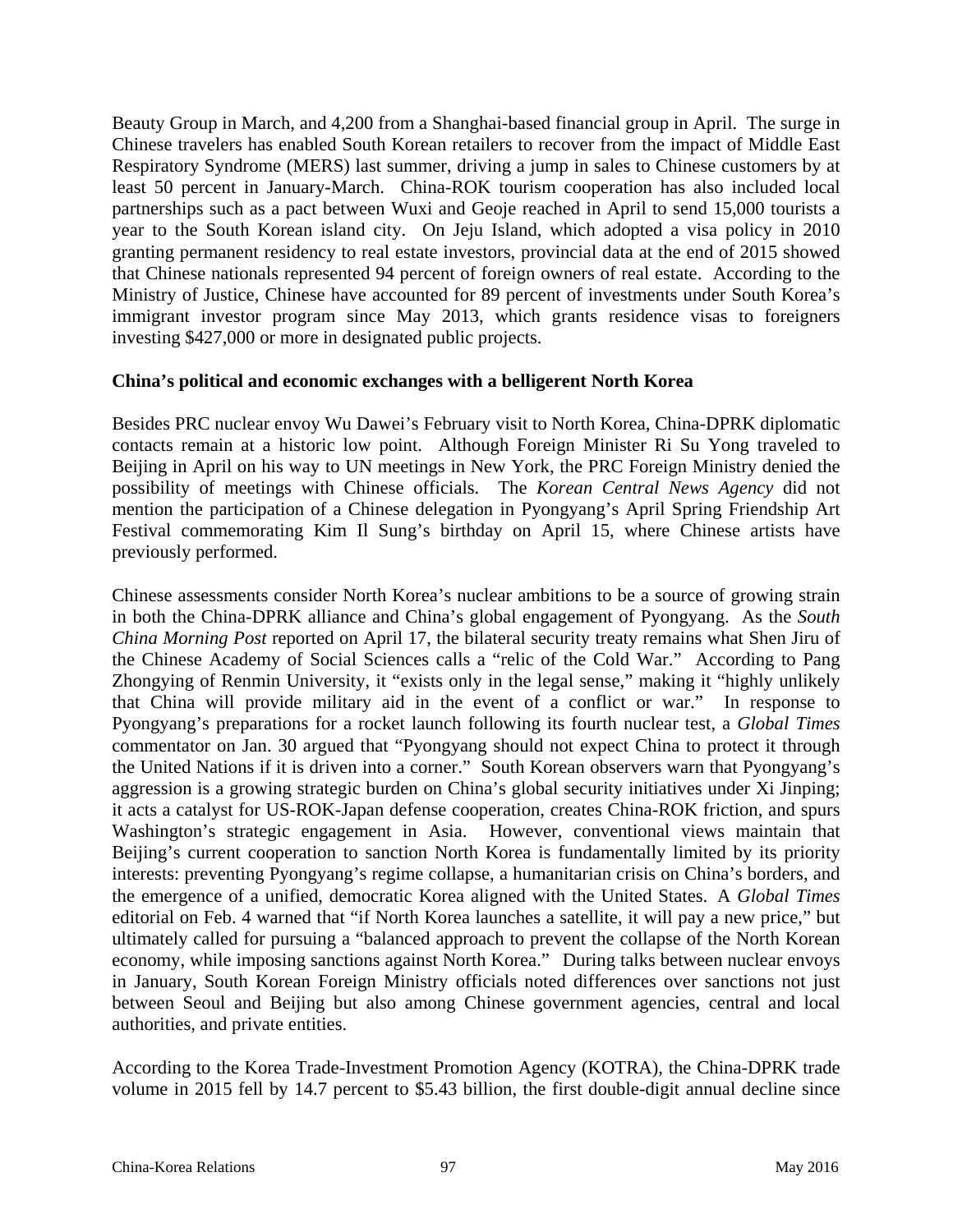2000. North Korea's political and economic isolation after its January nuclear test has raised projections of a further decline in bilateral trade. In support of new sanctions, Beijing on April 5 released a list of restrictions on North Korean imports such as titanium. According to KITA, which projects a 50 percent drop in the North's total exports, coal and iron ore accounted for 97 percent of North Korea's trade of currently banned materials in 2014, all of which went to China. Geopolitical tensions and international sanctions also undermine Kim Jong Un's bid to attract foreign investment through North Korea's special economic zones on the China-DPRK border, including Sinuiju and Rason. China's five-year economic guidelines issued by the National Development and Reform Commission at the NPC session on March 7 did not include projects with North Korea among China's foreign economic projects. Northeast Chinese provincial reports in January also played down cross-border cooperation with North Korea in line with the central government's apparent political fallout with Pyongyang.

#### **The potential impact of sanctions on China-Korea economic relations**

It is premature to extrapolate the impact of new sanctions and other policy measures from currently available bilateral trade and investment figures. KOTRA data showed a 13 percent onyear increase in Chinese imports from the North to \$229 million in March and a 15.6 percent growth in exports to \$236 million, with a notable jump in coal imports from North Korea. Some analysts suggest that the jump is a one-time phenomenon driven by anticipation of the impending implementation of stricter UN sanctions on North Korea. A Korea Development Institute (KDI) survey of Chinese firms in March suggested an expansion in trade and investment between Chinese businesses and DPRK military-affiliated counterparts, which offer higher returns under Pyongyang's longstanding military-first policy compared to civilian government or WPK firms.

On the other hand, Pyongyang's economic isolation appears to be having two indirect effects on the movement of North Korean labor and goods. The defection of 13 state-run restaurant workers to South Korea in April drew high-profile attention from PRC and ROK governments as North Korea's first publicized mass defection since 2011. Recent international efforts against DPRK human rights abuses have raised attention on North Korea's increasingly disillusioned "forced overseas laborers" who send an estimated total of \$200-\$300 million annually to the Pyongyang regime. Overseas North Korean restaurants, three-quarters of which are based in China, are believed to provide North Korea with up to \$10 million a year in hard currency. Some Korean sources, however, see the recent closure of North Korean restaurants as part of Pyongyang's internal measures to mobilize its people and resources ahead of the May WPK Congress. The DPRK Ministry of State Security reportedly pledged to strengthen its surveillance of people and information in border regions before the WPK Congress. ROK Foreign Minister Yun Byung-se hinted on April 12 that additional defections may follow as Pyongyang seeks to tighten its supervision of overseas laborers. However, Seoul faced heavy criticism domestically for publicizing recent North Korean defections as a way to influence South Korea's own general elections in April.

A second potential impact of sanctions is the relocation of inter-Korean business to China. As *Radio Free Asia* reported in April, North Korean traders have engaged in selling Kaesong-made products in Chinese border cities since Seoul's decision to close Kaesong Industrial Zone on Feb. 10. South Korea's Federation of SMEs in April indicated that South Korean investors are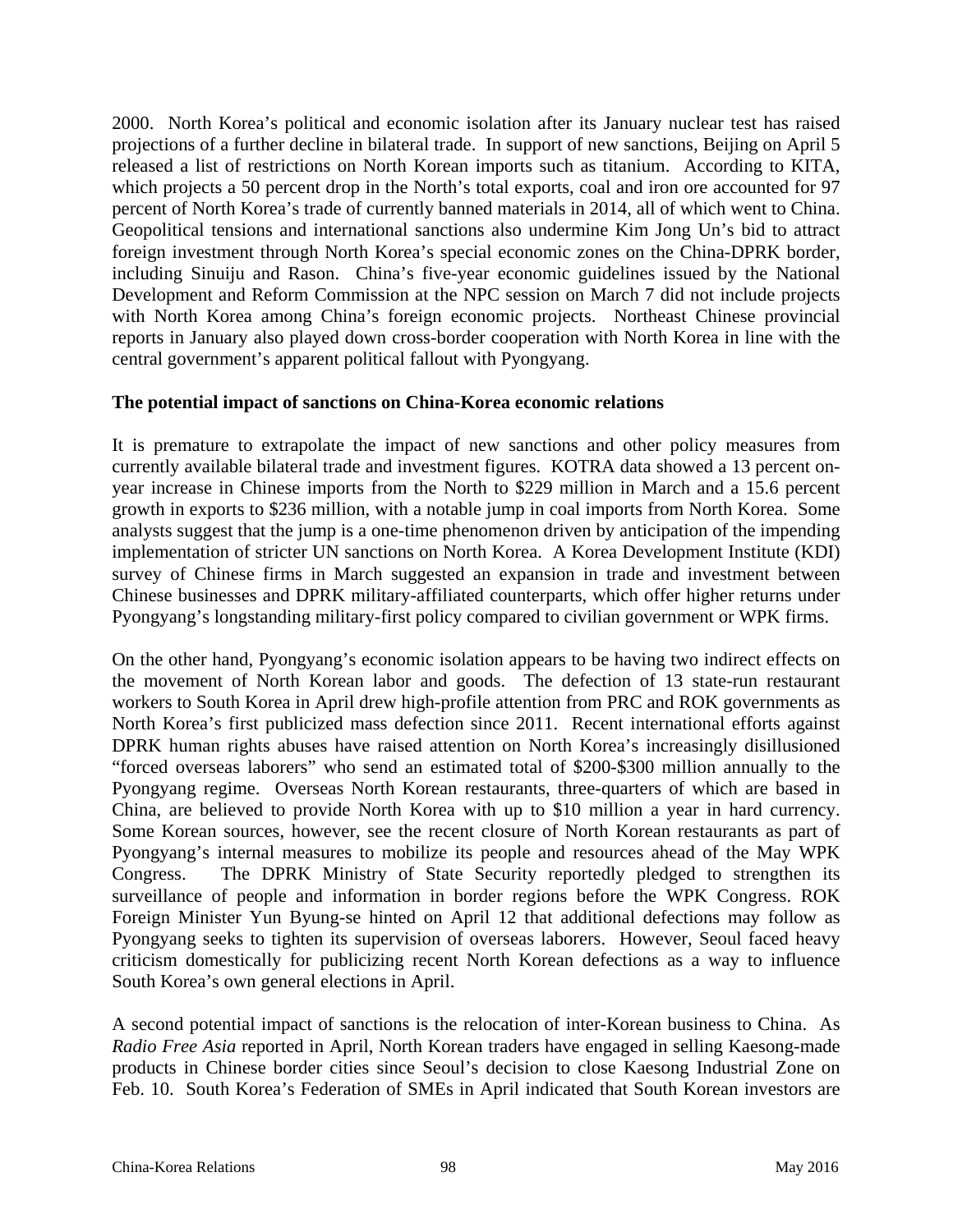seeking alternative means to continue business, including the creation of an agricultural industrial complex for SMEs in Chinese border cities like Dandong and Yanji, which offer cheap North Korean labor and a more secure investment environment. Such propositions highlight the dual implications of Seoul's closure of Kaesong in support of tougher sanctions on the North. Seoul's decision, according to some officials, played a major role in pushing China to endorse the UNSC's adoption of a new resolution, but at the expense of South Korean economic leverage over Pyongyang through Kaesong, which had employed more than 54,000 North Korean workers and hosted over 120 South Korean firms.

#### **Conclusion: new sanctions, old dilemmas**

Tensions from DPRK military threats, and how to deal with them, have rekindled decades-old dilemmas on the Korean Peninsula over its political future and role of the United States. Seoul is clearly not ready to accept a peace treaty as proposed by China in February. In addition to challenging Seoul's denuclearization-first policy, any proposed peace treaty would raise questions about the status of the U.S.-ROK alliance. China's recent opposition to talks on THAAD and its hesitations on sanctions, on the other hand, reflect longstanding claims that the source of DPRK aggression is not China's limited influence but Pyongyang's perceptions of the US's "hostile policy." As China's Foreign Ministry spokesperson suggested on Feb. 3, "In response to some countries' outcry for pressure and sanctions, North Korea conducted one nuclear test after another.… North Korea did slap some country across the face. As for whose face North Korea did slap, I think the country itself knows well." Following the Obama administration's calls for pressure and sanctions against Pyongyang's submarine-launched ballistic missile test, the ministry's spokesperson on April 25 stated that "China has done what it can do.… If the U.S. thinks that China has not done enough, has the U.S. done its part?"

Such differences, however, not only distract from the immediate effort to implement sanctions against Pyongyang, but may also drive new forms of regional competition that Beijing seeks to avoid. North Korea's military buildup and current US and South Korean domestic political debates have fueled debates in South Korea on the possibility of its own nuclear armament. Whether South Korea's nuclear debate becomes more serious will be driven, in part, by South Korean judgments regarding the level of priority that both Washington and Beijing give to North Korea's denuclearization. Regardless of whether an official US-ROK-China trilateral consultation on North Korea can be achieved, the interaction among Seoul, Beijing, and Washington in response to Pyongyang's actions has emerged as a significant influence on South Korea's foreign policy and is an emerging influence on China's policy options toward the Korean Peninsula.

### **Chronology of China-Korea Relations January – April 2015**

**Jan. 6, 2016:** North Korea conducts its fourth nuclear test.

**Jan. 14, 2016:** ROK nuclear envoy Hwang Joon-kook meets PRC counterpart Wu Dawei and Vice Foreign Minister Li Baodong in Beijing.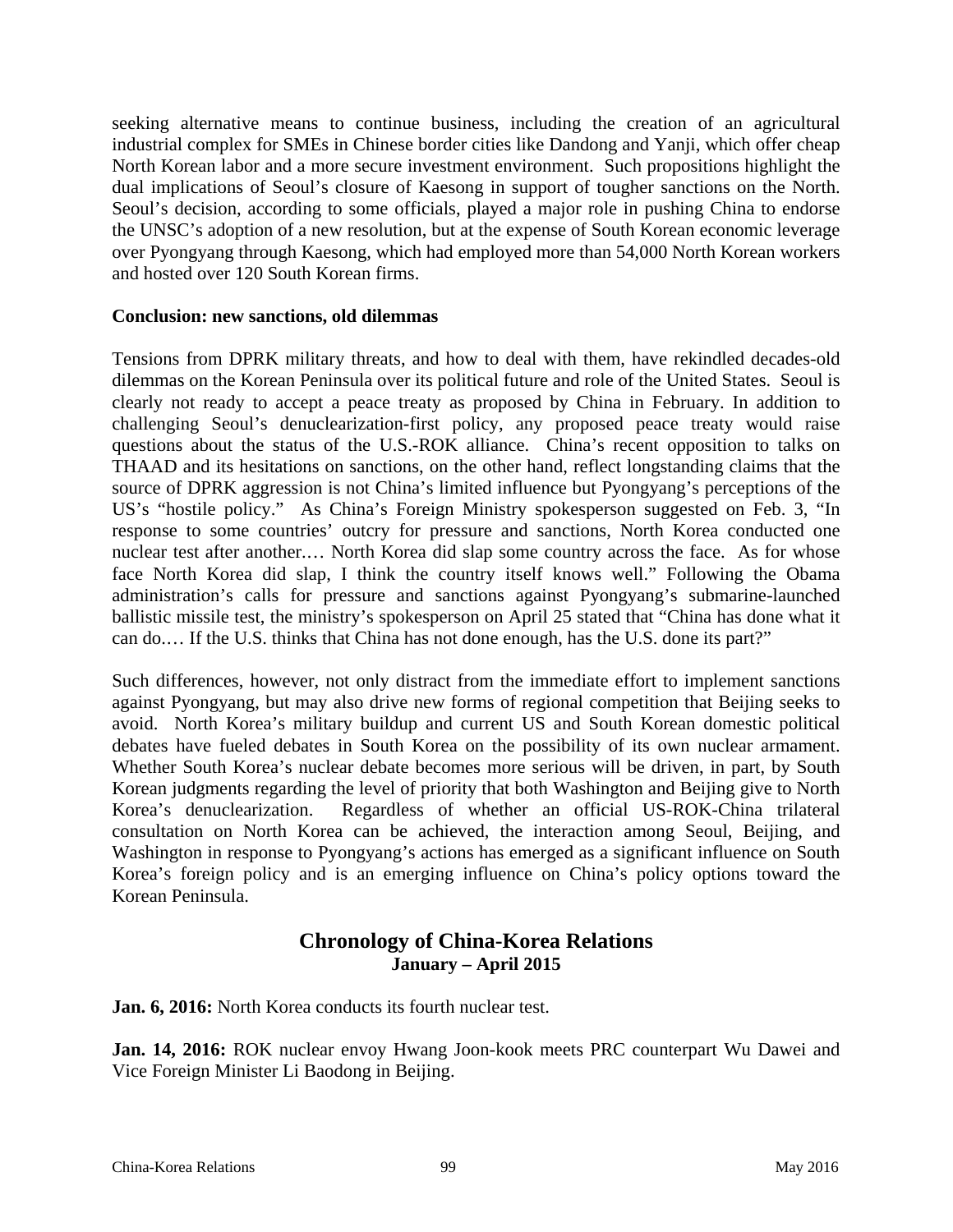**Jan. 15, 2016:** PRC and ROK defense ministries hold annual working-level talks in Seoul, led by Foreign Affairs Director Rear Adm. Guan Youfei and Director General for International Policy Yoon Soon-ku.

**Jan. 16-18, 2016:** ROK Finance Minister Yoo Il-ho participates in AIIB inauguration ceremony and board of directors meeting in Beijing and meets PRC counterpart Lou Jiwei and AIIB President Jin Liqun.

**Jan. 18, 2016:** China's Foreign Ministry calls for a "comprehensive" approach to North Korea's Jan. 6 nuclear test.

Jan. 20, 2016: ROK Culture Minister Kim Jong-deok hosts a ceremony in Beijing marking "Visit Korea Year."

**Jan. 21, 2016:** US Assistant Secretary of State for International Security and Nonproliferation Thomas Countryman warns China on selling nuclear and missile technology to North Korea.

**Jan. 22, 2016:** PRC Foreign Ministry calls for joint efforts toward restarting Six-Party Talks.

**Jan. 22, 2016:** President Park proposes five-party talks on DPRK denuclearization.

**Jan. 27, 2016:** ROK Coast Guard announces the deadly capsizing of a Chinese fishing boat in waters off South Korea's southwestern coast.

**Jan. 28, 2016:** South Korea's Ministry of National Defense announces that South Korea has agreed to repatriate remains of Chinese soldiers killed in the Korean War.

**Jan. 28, 2016:** ROK presidential spokesman calls for a constructive role from China and Russia in dealing with North Korea.

**Jan. 29, 2016:** The PRC Foreign Ministry cautions South Korea over the THAAD issue.

**Jan. 29, 2016:** South Korea's Farm Ministry announces South Korea's plans to export rice to China for the first time.

**Jan. 29, 2016:** Choi Son Hui, deputy director-general of the DPRK Foreign Ministry's American affairs bureau, arrives in Beijing.

**Jan.31, 2016:** Two PRC military planes enter China and South Korea's overlapping air defense identification zone near Jeju Island and leave after a warning message from South Korea.

**Feb. 1, 2016:** President Xi Jinping sends birthday greetings to President Park Geun-hye.

**Feb. 1, 2016:** Daejeon metropolitan city announces that 300 Chinese tourists will visit the city for medical tests and sightseeing.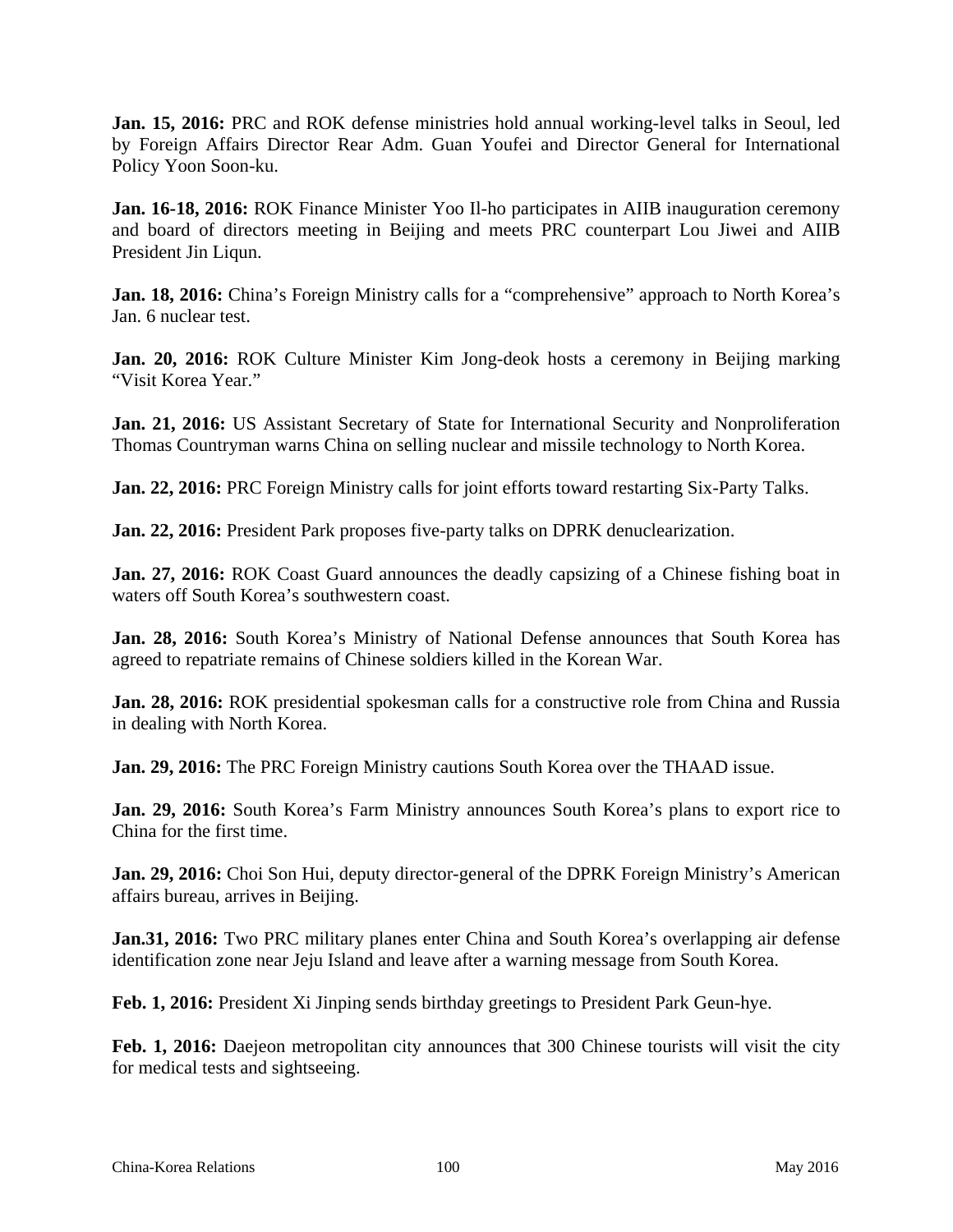**Feb. 1, 2016:** *Yonhap* begins releasing Korean translations of People's Daily news articles.

**Feb. 2-4, 2016:** China's Special Envoy Wu Dawei visits North Korea and meets Foreign Minister Ri Su Yong, Deputy Foreign Minister Kim Kye Gwan, and counterpart Ri Yong Ho.

**Feb. 2, 2016:** Seoul metropolitan government announces promotional plans for visiting Chinese tourists during the Lunar New Year holiday.

**Feb. 2, 2016:** Chinese state-run paper reports that China has reorganized its regionalized military commands including a Shenyang-based command in charge of the Korean Peninsula.

**Feb. 3, 2016:** ROK Finance Ministry appoints Hong Ky-ttack as AIIB vice president.

**Feb. 3, 2016:** PRC Foreign Ministry expresses concern over North Korea's planned long-range rocket launch in February after Pyongyang on Feb. 2 notifies the UN on such plans.

**Feb. 5, 2016:** President Xi holds telephone talks on North Korea with Presidents Park.

**Feb. 5, 2016:** PRC FM Wang Yi says Special Envoy Wu Dawei warned North Korea on escalating tensions with a planned rocket launch.

**Feb. 7, 2016:** North Korea launches a long-range rocket.

**Feb. 7, 2016:** DPRK diplomat in Dandong kills three Chinese in a drunk-driving accident.

**Feb. 18, 2016:** ROK Foreign Ministry and US State Department reject Chinese proposals for parallel peace and denuclearization talks with North Korea.

**Feb. 22, 2016:** PRC Foreign Ministry denies South Korean media reports of the Industrial and Commercial Bank of China's freezing of North Korean bank accounts in Dandong.

**March 3, 2016:** PRC Foreign Ministry calls for the full implementation of UNSC Resolution 2270. North Korea fires short-range projectiles into the East Sea.

**March 4, 2016:** PRC Foreign Ministry calls for restraint after North Korea launches projectiles.

**March 7, 2016:** PRC Foreign Ministry expresses concern over Korean Peninsula security in response to US-ROK military exercises from Feb. 29.

**March 7, 2016:** PRC Foreign Minister Wang Yi expresses support for the implementation of UNSC sanctions resolution on North Korea.

**March 8, 2016:** FM Wang Yi reiterates calls for Korean peace treaty and denuclearization talks.

**March 9, 2016:** DPRK blacklisted ship is reportedly denied entry into China.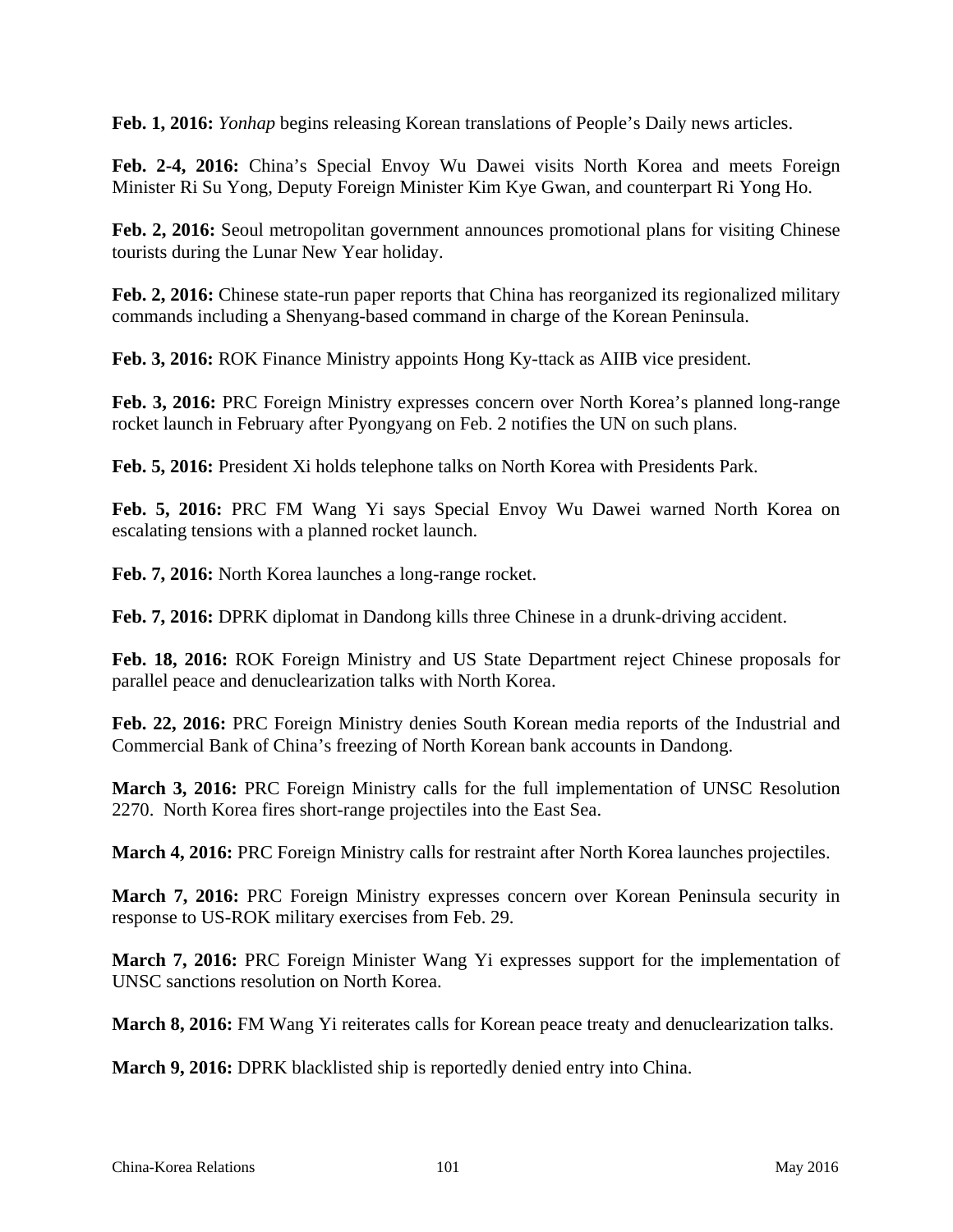**March 9, 2016:** China's Foreign Ministry expresses opposition to Seoul's unilateral sanctions against North Korea.

**March 9, 2016:** ROK Ambassador to China Kim Jang-soo pledges to strengthen communication with China on the DPRK nuclear issue.

**March 10, 2016:** ROK media reports that Chinese authorities have notified Beijing Capital International Airport of a list of North Korean individuals blacklisted by new UN sanctions.

**March 10, 2016:** Hong Kong imposes a ban on a DPRK freighter under UN sanctions.

**March 10, 2016:** China's Foreign Ministry calls for restraint after North Korea fires two shortrange missiles into the East Sea.

**March 12, 2016:** FM Wang pledges plans for peace treaty and denuclearization talks with North Korea after meeting Foreign Minister Sergei Lavrov in Moscow.

**March 15, 2016:** PRC and ROK FMs Wang Yi and Yun Byung-se hold telephone talks and agree to fully implement new UN sanctions on North Korea.

**March 15, 2016:** China's Foreign Ministry urges North Korea to comply with UN resolutions in response to North Korean threats of a nuclear warhead test.

**March 16-19, 2016:** ROK Trade Minister Joo Hyung-hwan visits China and meets Commerce Minister Gao Hucheng and AIIB President Jin Liqun.

**March 17, 2016:** China's Foreign Ministry expresses opposition to unilateral sanctions.

**March 18, 2016:** PRC and ROK envoys Wu Dawei and Kim Hong-kyun meet in Beijing.

**March 18, 2016:** Two South Korean ships are impounded in Ningbo after reportedly colliding with a Chinese fishing boat, leaving nine people missing.

**March 21, 2016:** China's Foreign Ministry after North Korea's launch of five short-range projectiles urges North Korea not to violate UN resolutions.

**March 22, 2016:** The PRC Foreign Ministry says that a recent lifting of sanctions on four DPRK vessels is in line with UN regulations.

**March 23, 2016:** The PRC Foreign Ministry refutes Japanese media reports of an entry ban on all North Korean vessels.

**March 23, 2016:** China's Foreign Ministry dismisses US calls for "technical" talks on THAAD.

**March 24, 2016:** ROK Finance Minister Yoo Il-ho delivers a keynote speech at the Boao Forum for Asia in Hainan.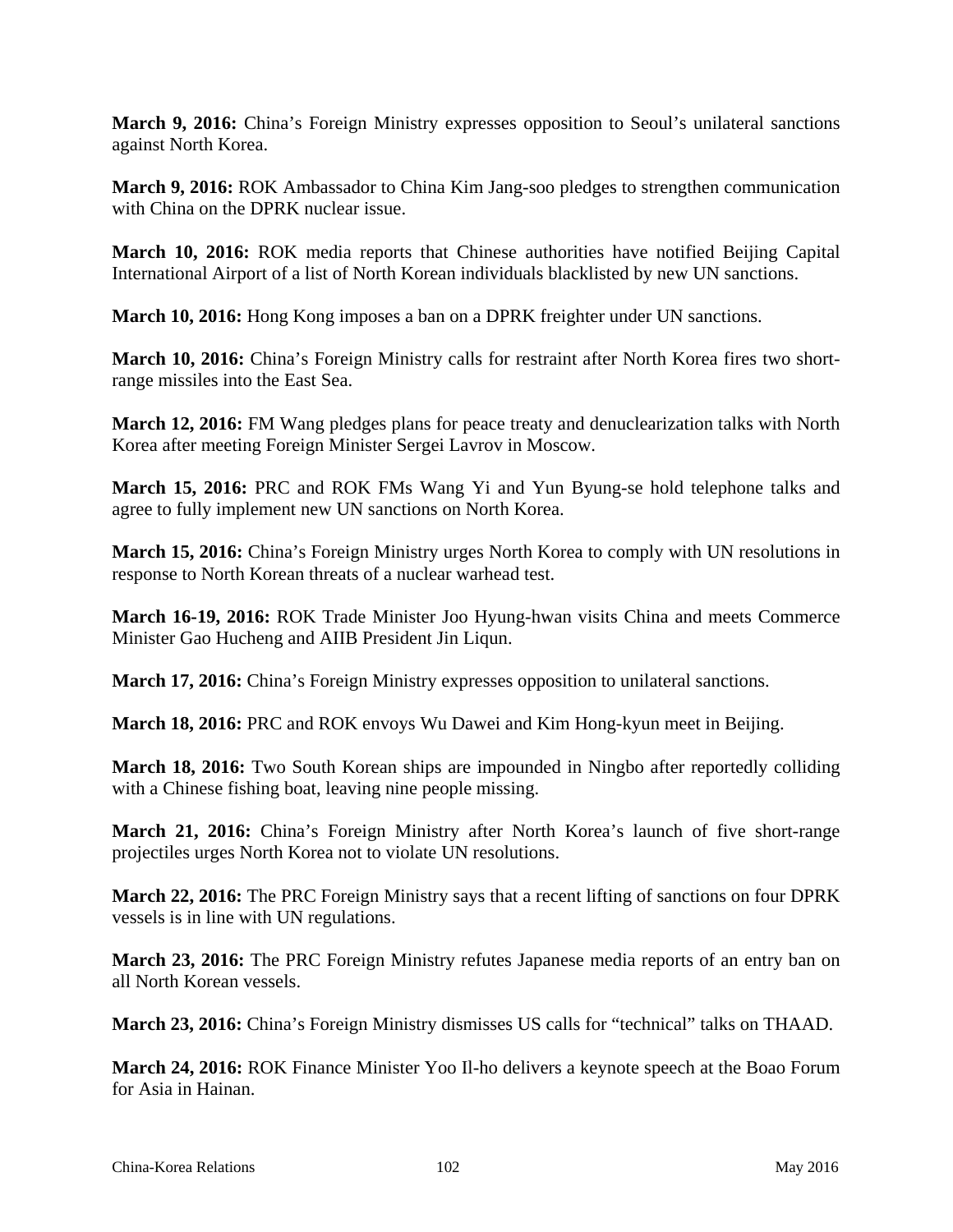**March 27-29, 2016:** Group of 6,000 Chinese employees of Aolan International Beauty Group arrive in Incheon for a week-long tour of Incheon and Seoul.

**March 29, 2016:** PRC Foreign Ministry calls for restarting denuclearization talks with North Korea.

**March 30, 2016:** PRC Foreign Ministry dismisses US offer of talks on technical issues related to THAAD.

**March 31, 2016:** South Korea repatriates the remains of 36 Chinese soldiers killed during the Korean War.

**March 31, 2016:** Presidents Xi and Park meet on the sidelines of the NSS in Washington.

**April 1, 2016:** South Korea's Federation of SMEs chief Park Seong-taek proposes an alternative inter-Korean industrial complex on the China-DPRK border.

**April 4, 2016:** South Korean media reports that ROK authorities ordered 52 travel agencies in northeast China to halt visa application services for Chinese planning to visit South Korea.

**April 5, 2016:** China's Commerce Ministry announces a list of restrictions on North Korean imports as part of steps to enforce UNSC sanctions against North Korea.

**April 7, 2016:** Seoul hails China's announcement of North Korean import restrictions.

**April 7, 2016:** Thirteen North Korean workers from a Pyongyang-run restaurant arrive in Seoul.

**April 7, 2016:** South Korean rice imports are sold in Beijing for the first time.

**April 11, 2016:** ROK FM Yun Byung-se and Heilongjiang Chinese Communist Party Secretary Wang Xiankui meet in Seoul.

**April 11, 2016:** People's Bank of China Governor Zhou Xiaochuan and ROK Finance Minister Yoo Il-ho meet on the sidelines of the Inter-American Development Bank annual meeting in the Bahamas and agree to extend the RMB-Won currency swap deal.

**April 12, 2016:** ROK Foreign Minister Yun Byung-se cautions against mass defections of DPRK workers from China.

**April 13-15, 2016:** ROK Ambassador to Beijing Kim Jang-soo visits Chinese border cities Dandong and Hunchun to inspect the enforcement of sanctions against North Korea.

**April 16, 2016:** PRC state media reports on Harbin's planned expansion of the Ahn Jung-geun memorial hall by the end of 2018.